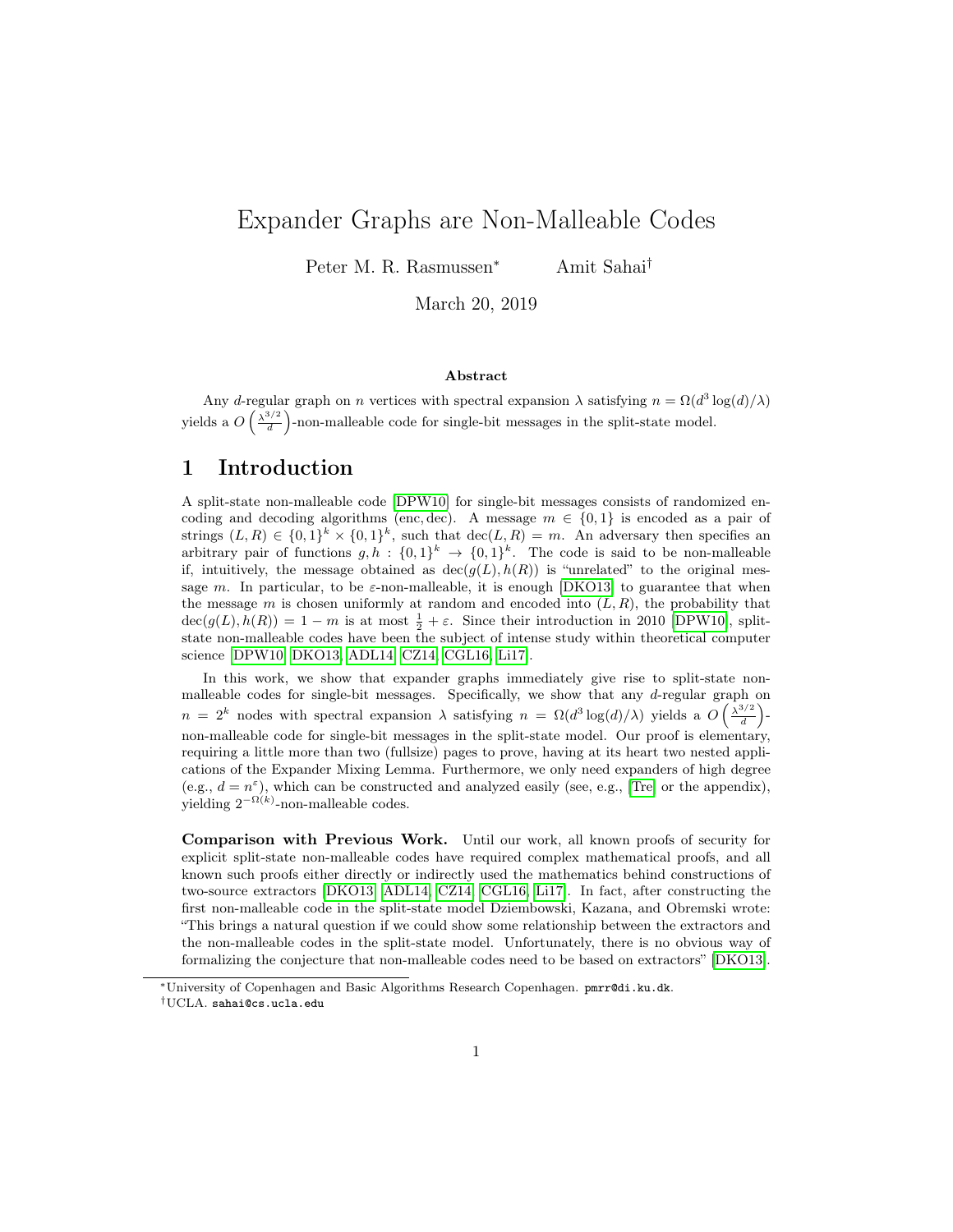We thus simultaneously find the first simple, elementary solution to the problem of designing single-bit non-malleable codes (our proof being approximately one-third the length of the proof of security of the single-bit non-malleable code of [\[DKO13\]](#page-5-1)) and answer in the negative the implicit conjecture of [\[DKO13\]](#page-5-1); it is not necessary to base constructions of non-malleable codes on the theory of extractors.

Our construction of non-malleable codes from expander graphs thus opens up a new line of attack in the study of split-state non-malleable codes. It is important to keep in mind that current constructions of non-malleable codes supporting messages of arbitrary length use many ideas pioneered in the construction of [\[DKO13\]](#page-5-1), in particular the use of extractors. While we do not yet know how to generalize our results beyond single-bit messages, we speculate that further investigation building upon our work will reveal a deeper connection and more powerful simple constructions based on expanders.

It should be noted that two-source extractors are well-known to exhibit expansion properties; however, in all previous proofs, much more than mere expansion was used to argue non-malleability. Indeed previous proofs apply extractors repeatedly; for instance the proof of [\[DKO13\]](#page-5-1) uses the extractor property several times (e.g., in equation (22) and using equation (43) in [\[DKO13\]](#page-5-1)). Previous proofs also highlight the nontriviality and care that is required in applying extractors correctly to yield a valid proof of non-malleability (e.g., the paragraph beginning with "There are two problems with the above argument." found below equation (36) of [\[DKO13\]](#page-5-1)). With respect to the expansion properties of two-source extractors, it is not surprising that 1-bit non-malleable codes will have some sort of expansion properties. Our contribution is the converse: that good expansion is *sufficient* for the construction of non-malleable codes.

# 2 Preliminaries

We shall assume familiarity with the basics of codes and non-malleable codes. A cursory review of relevant definitions can be found in the appendix.

Notation 1 (Graphs). A graph  $G = (V, E)$  consists of vertices V and edges  $E \subset V \times V$ . In this exposition every graph is undirected and  $n = |V|$  always denotes the number of vertices of the graph in question.

- For any  $v \in V$  we denote by  $N(v)$  the set of neighbors of v in G.
- For any two subsets  $S, T \subseteq V$  we denote by  $E(S,T)$  the set of (directed) edges from S to T in G. I.e.  $E(S,T) = \{(v, u) \in S \times T \mid (v, u) \in E\}.$

**Definition 1** (Spectral Expander). Let  $G = (V, E)$  be a d-regular graph,  $A_G$  be its adjacency matrix, and  $\lambda_1 \geq \cdots \geq \lambda_n$  be the eigenvalues of  $A_G$ . We say that G is a  $\lambda$  spectral expander if  $\lambda \geq \max\{|\lambda_2|, \ldots, |\lambda_n|\}.$ 

**Theorem 2** (Expander Mixing Lemma). Suppose that  $G = (V, E)$  is a  $\lambda$  spectral expander. Then for every pair of subsets  $S, T \subset V$  we have

$$
\left| |E(S,T)| - \frac{d \cdot |S| \cdot |T|}{n} \right| \leq \lambda \sqrt{|S| \cdot |T|}.
$$

Our results will rely on the following characterization of 1-bit non-malleable codes by Dziembowski, Kazana, and Obremski found in [\[DKO13\]](#page-5-1).

<span id="page-1-0"></span>**Theorem 3.** Let (enc, dec) be a coding scheme with enc:  $\{0,1\} \rightarrow \mathcal{X}$  and dec:  $\mathcal{X} \rightarrow \{0,1\}$ . Further, let F be a set of functions  $f: \mathcal{X} \to \mathcal{X}$ . Then (enc, dec) is  $\varepsilon$ -non-malleable with respect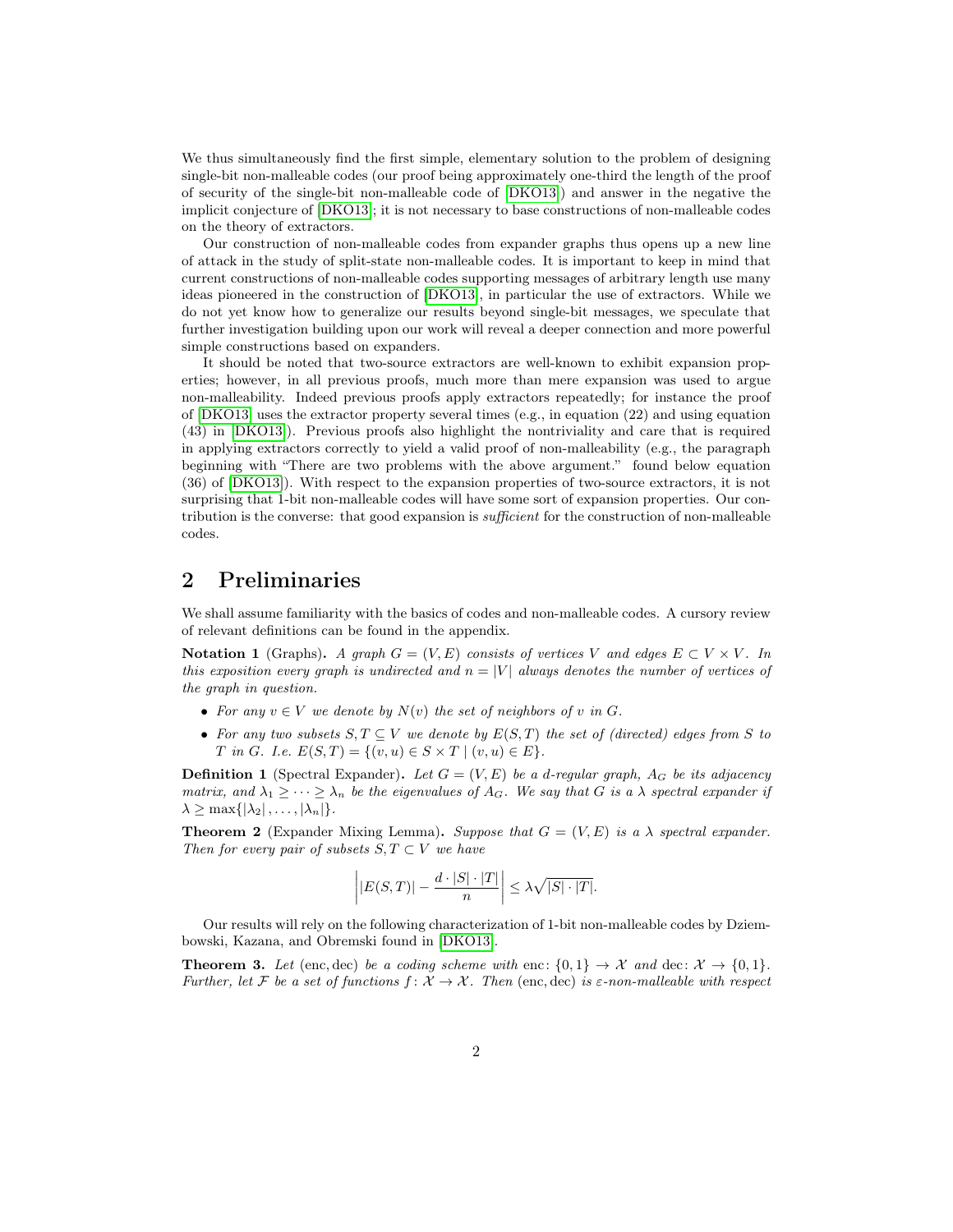to F if and only if for every  $f \in \mathcal{F}$ ,

$$
\Pr_{b \xleftarrow{u} \{0,1\}} (\text{dec}(f(\text{enc}(b))) = 1 - b) \le \frac{1}{2} + \varepsilon,
$$

where the probability is over the uniform choice of b and the randomness of enc.

### 3 Results

We first formally introduce our candidate code and then prove that it is a non-malleable code.

#### 3.1 Candidate Code

From a graph we can very naturally construct a coding scheme as follows.

**Definition 4** (Graph Code). Let  $G = (V, E)$  be a graph. The associated graph code,  $(\text{enc}_G, \text{dec}_G)$ , consists of the functions

$$
\mathrm{enc}_G \colon \{0,1\} \to V \times V, \qquad \qquad \mathrm{dec}_G \colon V \times V \to \{0,1\}
$$

which are randomized and deterministic, respectively, and given by

$$
\text{enc}_G(b) = \begin{cases} (u, v) \xleftarrow{u} (V \times V) \setminus E, & b = 0, \\ (u, v) \xleftarrow{u} E, & b = 1, \end{cases}
$$

$$
\text{dec}_G(v_1, v_2) = \begin{cases} 0, & (v_1, v_2) \notin E, \\ 1, & (v_1, v_2) \in E. \end{cases}
$$

### 3.2 Non-Malleability of Expander Graph Codes

Finally, arriving at the core of the matter, we first establish the following lemma casting the expression of Theorem [3](#page-1-0) in terms of graph properties.

<span id="page-2-0"></span>**Proposition 5.** Let  $G = (V, E)$  be a graph, functions  $g, h: V \rightarrow V$  be given, and  $f =$  $(g,h): V \times V \to V \times V$  satisfy  $f(u,v) = (g(u), h(v))$ . For the probability that f flips a random bit encoded by  $enc_G$ , write

$$
T = \Pr_{b \leftarrow \{0,1\}} (\text{dec}_G(f(\text{enc}_G(b))) = 1 - b)
$$

where the probability is taken over the randomness of enc<sub>G</sub> and the sampling of b. Then

$$
T = \frac{1}{2} + \frac{1}{2d(n-d)} \sum_{(v,u) \in E} \left( \frac{d|g^{-1}(v)| \cdot |h^{-1}(u)|}{n} - |E(g^{-1}(v), h^{-1}(u))| \right).
$$

*Proof.* For  $b \in \{0, 1\}$  denote by  $Q_b$  the probability

$$
Q_b = \Pr(\text{dec}_G(f(\text{enc}_G(b))) = 1 - b)
$$

taken over the randomness of enc<sub>G</sub>. It is clear that  $T = \frac{Q_0 + Q_1}{2}$  and that by definition

$$
Q_0 = \Pr_{(v,u)\stackrel{u}{\leftarrow}V\times V\setminus E} [(g(v),h(u)) \in E], \qquad Q_1 = \Pr_{(v,u)\stackrel{u}{\leftarrow}E} [(g(v),h(u)) \notin E].
$$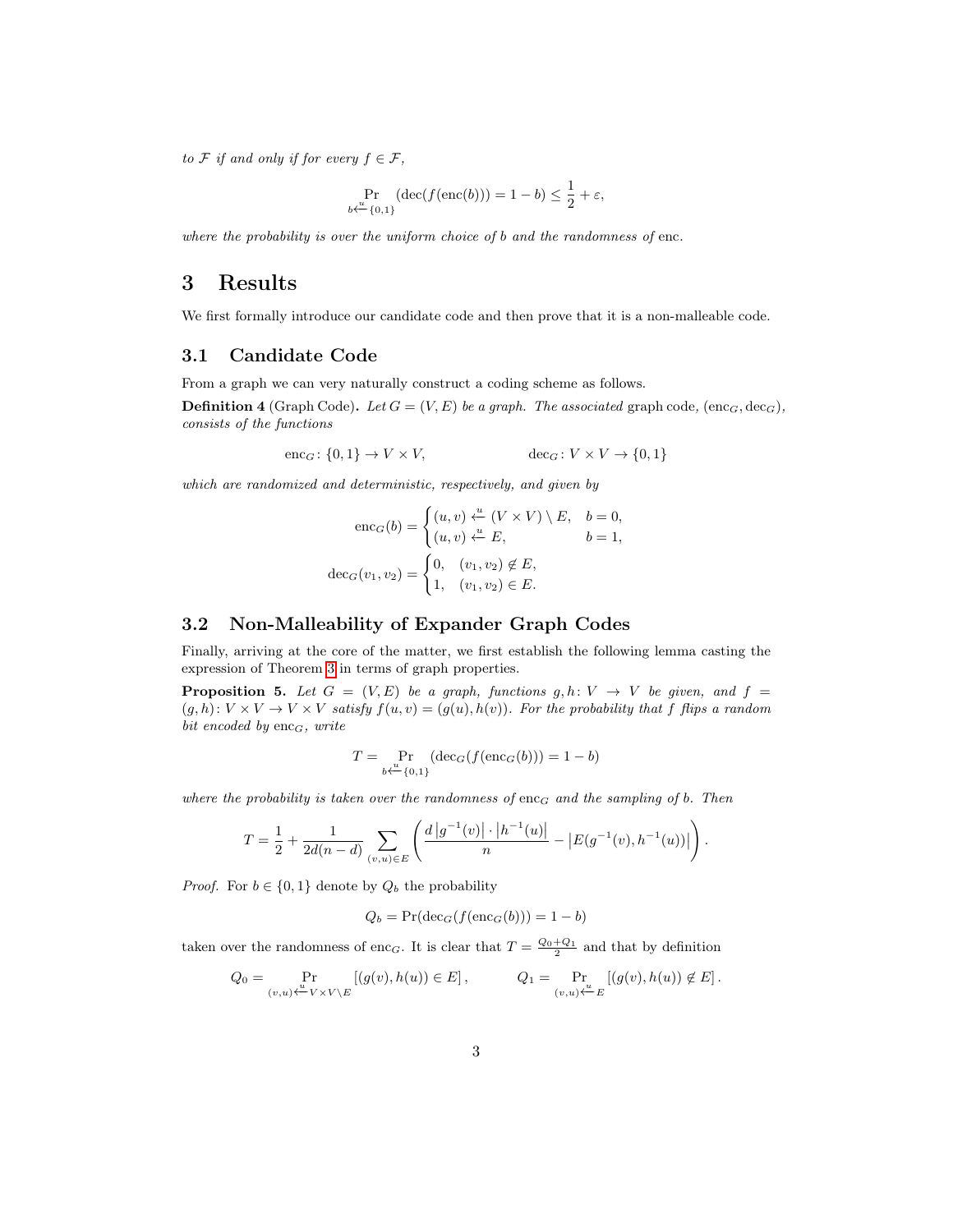First, for  $b = 0$  we see that the number of non-edges that are mapped by f to any given  $(v, u) \in E$  is given by  $|g^{-1}(v)| \cdot |h^{-1}(u)| - |E(g^{-1}(v), h^{-1}(u))|$ . There are  $n(n-d)$  non-edges in  $G$  so it follows that

$$
Q_0 = \frac{\sum_{(v,u)\in E} |g^{-1}(v)| \cdot |h^{-1}(u)| - |E(g^{-1}(v), h^{-1}(u))|}{n(n-d)}.
$$

Second, for  $b = 1$  the number of edges of G that are mapped to non-edges by f is given by  $\sum_{(v,u)\notin E} |E(g^{-1}(v),h^{-1}(u))|$ . Since there are dn edges of G to choose from when encoding the bit  $b=1$ ,

$$
Q_1 = \frac{\sum_{(v,u)\notin E} |E(g^{-1}(v), h^{-1}(u))|}{dn}.
$$

Now, observing that the number of (directed) edges in the graph is dn and that  $\{g^{-1}(v)\}_{v\in V}$ and  $\{h^{-1}(u)\}_{u\in V}$  are both partitions of V, we get

$$
Q_1 = \frac{dn - \sum_{(v,u)\in E} |E(g^{-1}(v), h^{-1}(u))|}{dn} = 1 - \frac{\sum_{(v,u)\in E} |E(g^{-1}(v), h^{-1}(u))|}{dn}.
$$

Putting it all together,

$$
T = \frac{\sum_{(v,u)\in E} |g^{-1}(v)| \cdot |h^{-1}(u)| - |E(g^{-1}(v), h^{-1}(u))|}{2n(n-d)} + \frac{1}{2} - \frac{\sum_{(v,u)\in E} |E(g^{-1}(v), h^{-1}(u))|}{2dn}
$$
  

$$
= \frac{1}{2} + \frac{1}{2d(n-d)} \sum_{(v,u)\in E} \left( \frac{d |g^{-1}(v)| \cdot |h^{-1}(u)|}{n} - |E(g^{-1}(v), h^{-1}(u))| \right).
$$

We proceed immediately with the main theorem, which concludes the exposition. In order to keep this presentation short and to the point, more elaborate calculations, which save a few log-factors, have been placed in the appendix as Theorem [9.](#page-6-0)

<span id="page-3-0"></span>**Theorem 6.** Let  $G = (V, E)$  be d-regular with spectral expansion  $\lambda$  satisfying  $n = \Omega(d^3 \log(d)^4/\lambda)$ . Then  $(\text{enc}_G, \text{dec}_G)$  is an  $\tilde{O}\left(\frac{\lambda^{3/2}}{d}\right)$  $\frac{d^{3/2}}{d}$ -non-malleable code in the split-state model.

*Proof.* Let  $f = (g, h): V \times V \rightarrow V \times V$  be given. By Theorem [3](#page-1-0) and Proposition [5](#page-2-0) we just need to show that

$$
R = \frac{1}{2d(n-d)} \cdot \sum_{(v,u) \in E} \left( \frac{d|g^{-1}(v)| \cdot |h^{-1}(u)|}{n} - |E(g^{-1}(v), h^{-1}(u))| \right)
$$

is bounded by  $\tilde{O}\left(\frac{\lambda^{3/2}}{d}\right)$  $\frac{3/2}{d}$ . Define the sets

$$
G_1 = \left\{ v \in V \mid |g^{-1}(v)| > \frac{n}{d^2} \right\},
$$
  
\n
$$
H_1 = \left\{ u \in V \mid |h^{-1}(u)| > \frac{n}{d^2} \right\},
$$
  
\n
$$
H_2 = \left\{ u \in V \mid |h^{-1}(u)| \le \frac{n}{d^2} \right\},
$$
  
\n
$$
H_3 = \left\{ u \in V \mid |h^{-1}(u)| \le \frac{n}{d^2} \right\},
$$

for  $i, j \in \{1, 2\}$  write

$$
R_{i,j} = \frac{1}{2d(n-d)} \sum_{(v,u)\in E \cap (G_i \times H_j)} \left( \frac{d |g^{-1}(v)| \cdot |h^{-1}(u)|}{n} - |E(g^{-1}(v), h^{-1}(u))| \right),
$$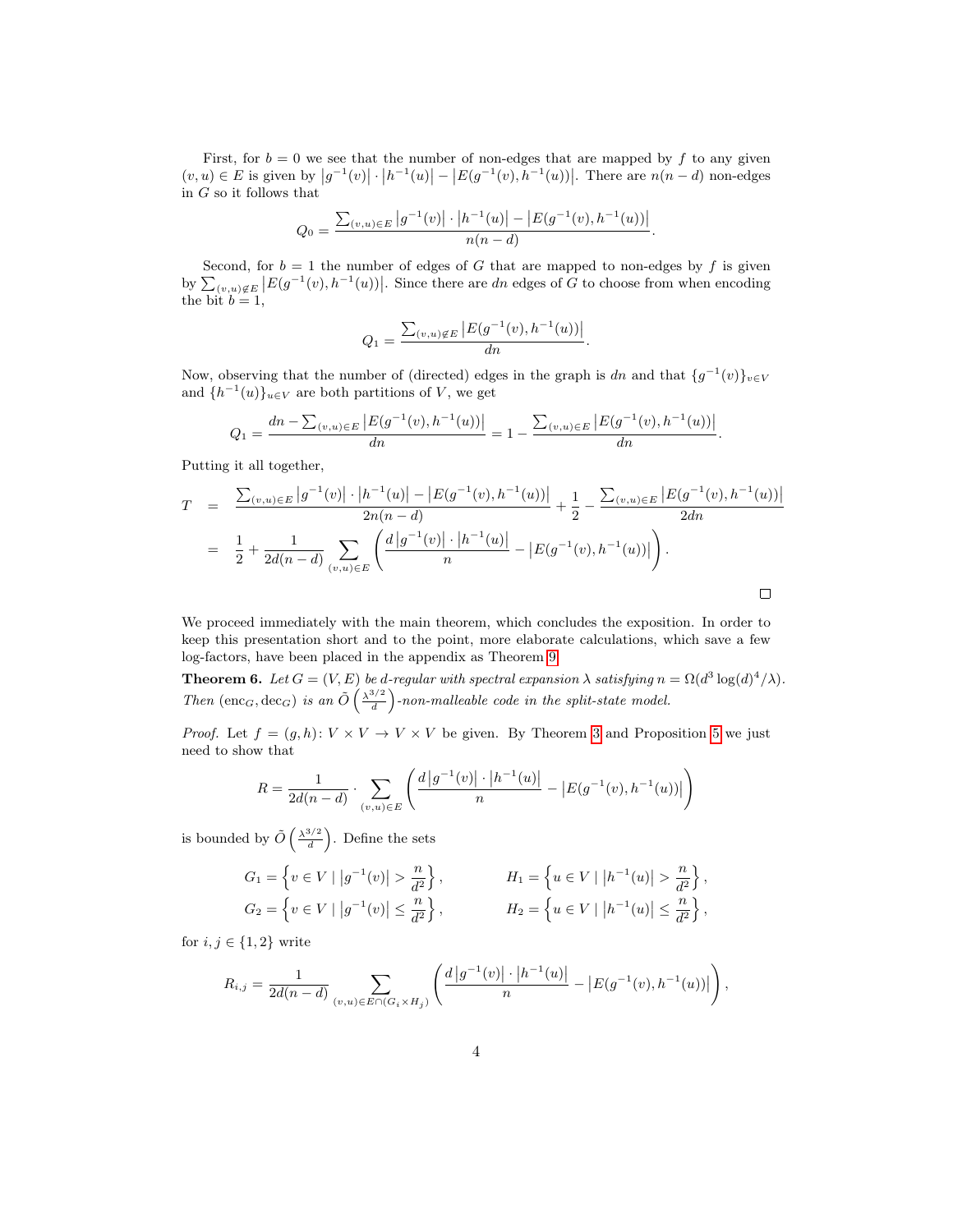and observe that  $R = \sum_{1 \leq i,j \leq 2} R_{i,j}$ .

Consider the case when  $i = 2$ . Simply bounding the terms of the form  $|g^{-1}(v)| \cdot |h^{-1}(u)|$ by using that each vertex has only d neighbours, we get

$$
R_{2,1} + R_{2,2} \le \frac{1}{2n(n-d)} \sum_{(v,u)\in E \cap (G_2 \times V)} |g^{-1}(v)| \cdot |h^{-1}(u)|
$$
  

$$
\le \frac{1}{2n(n-d)} \cdot d \cdot \sum_{u \in V} \frac{n}{d^2} \cdot |h^{-1}(u)| = \frac{n}{2(n-d)d}
$$

.

Thus,  $R_{2,1} + R_{2,2} = O(d^{-1})$ . By symmetry,  $R_{1,2} = O(d^{-1})$ . It only remains to show that  $R_{1,1} = \tilde{O}\left(\frac{\lambda^{3/2}}{d}\right)$  $\left(\frac{d^{3/2}}{d}\right)$ . To this end, partition  $G_1$  and  $H_1$ , respectively, as

$$
G_1^k = \left\{ v \in G_1 \mid \frac{n}{2^{k-1}} \ge |g^{-1}(v)| > \frac{n}{2^k} \right\}, \qquad H_1^l = \left\{ v \in H_1 \mid \frac{n}{2^{l-1}} \ge |h^{-1}(u)| > \frac{n}{2^l} \right\}
$$

for  $1 \leq k, l \leq \lceil \log_2(d^2) \rceil$ . Now, focusing on each pair  $G_1^k$  and  $H_1^l$ , we write

$$
S_{k,l} = \frac{1}{2d(n-d)} \sum_{(v,u)\in E \cap (G_1^k \times H_1^l)} \left( \frac{d|g^{-1}(v)| \cdot |h^{-1}(u)|}{n} - |E(g^{-1}(v), h^{-1}(u))| \right)
$$

and apply first the mixing lemma then the Cauchy-Schwartz inequality to get

$$
2d(n-d)S_{k,l} = \sum_{v \in G_1^k} \left( \frac{d |g^{-1}(v)| \cdot \sum_{u \in N(v) \cap H_1^l} |h^{-1}(u)|}{n} - \left| E \left( g^{-1}(v), \bigcup_{u \in N(v) \cap H_1^l} h^{-1}(u) \right) \right| \right)
$$
  

$$
\leq \sum_{v \in G_1^k} \lambda \sqrt{|g^{-1}(v)| \cdot \sum_{u \in N(v) \cap H_1^l} |h^{-1}(u)|}
$$
  

$$
\leq \lambda \sqrt{\frac{n}{2^{k-1}} \cdot \frac{n}{2^{l-1}}} \cdot \sum_{v \in G_1^k} \sqrt{|N(v) \cap H_1^l|}
$$
  

$$
\leq 2\lambda n \cdot 2^{-\frac{l+k}{2}} \cdot \sqrt{|G_1^k|} \cdot \sqrt{|E(G_1^k, H_1^l)|}.
$$

We use the fact that  $|G_1^k| \leq 2^k, |H_1^l| \leq 2^l$ , apply the mixing lemma to the last factor, and wield Jensen's inequality on the arising square root to obtain

$$
d(n-d)S_{k,l} \leq \lambda n \cdot 2^{-\frac{l+k}{2}} \cdot \sqrt{|G_1^k|} \cdot \sqrt{\frac{d \cdot |G_1^k| \cdot |H_1^l|}{n} + \lambda \sqrt{|G_1^k| \cdot |H_1^l|}} \leq \lambda \sqrt{2^k dn} + 2^{\frac{k-l}{4}} \lambda^{3/2} n \leq \lambda \cdot \sqrt{d^3 n} + 2^{\frac{k-l}{4}} \lambda^{3/2} n.
$$

By symmetry of k and l,  $d(n-d)S_{k,l} \leq \lambda \cdot \sqrt{d^3n} + 2^{\frac{l-k}{4}} \lambda^{3/2} n$ . Thus,

$$
R_{1,1} = \sum_{1 \le k,l \le \lceil \log_2(d^2) \rceil} S_{k,l}
$$
  
\n
$$
\le O\left(\frac{\lambda \log(d)^2 \cdot \sqrt{d}}{\sqrt{n}}\right) + O\left(\frac{\lambda^{3/2}}{d}\right) \cdot \sum_{1 \le k,l \le \lceil \log_2(d^2) \rceil} 2^{-\frac{|k-l|}{4}}
$$
  
\n
$$
= O\left(\frac{\log(d)\lambda^{3/2}}{d}\right).
$$

 $\Box$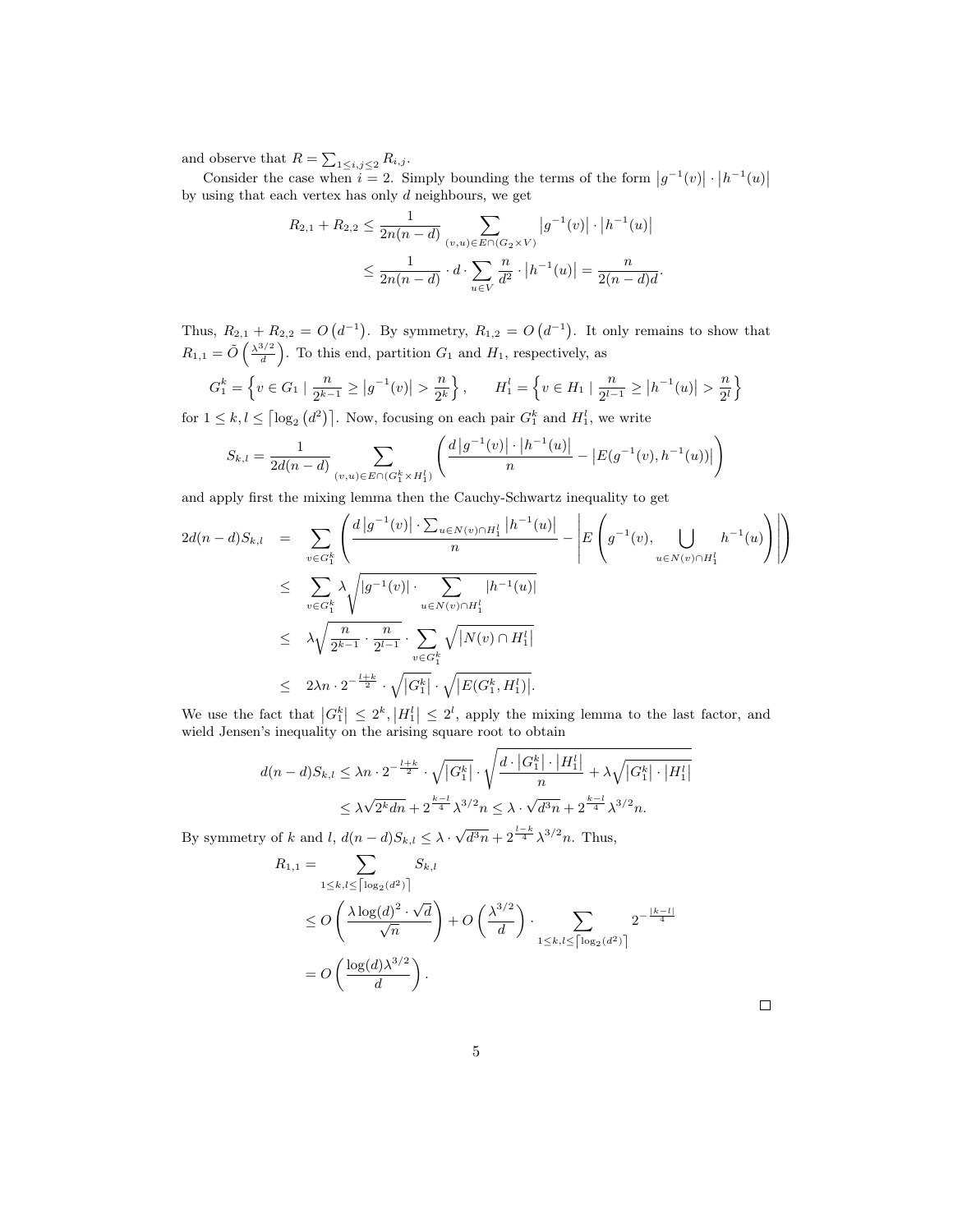# Acknowledgements

A significant effort was made to simplify our proof as much as possible, which eventually resulted in the approximately 2-page proof of our main result presented here; we thank Anders Aamand and Jakob Bæk Tejs Knudsen for suggestions and insights regarding the main theorem that helped simplify and improve the results presented. Furthermore, we thank Aayush Jain, Yuval Ishai, and Dakshita Khurana for early discussions regarding simple constructions of split-state non-malleable codes not based on expander graphs.

Research supported in part from a DARPA/ARL SAFEWARE award, NSF Frontier Award 1413955, and NSF grant 1619348, BSF grant 2012378, a Xerox Faculty Research Award, a Google Faculty Research Award, an equipment grant from Intel, and an Okawa Foundation Research Grant. This material is based upon work supported by the Defense Advanced Research Projects Agency through the ARL under Contract W911NF-15-C- 0205. The views expressed are those of the authors and do not reflect the official policy or position of the Department of Defense, the National Science Foundation, or the U.S. Government.

Research supported in part by grant 16582, Basic Algorithms Research Copenhagen (BARC), from the VILLUM Foundation.

# References

- <span id="page-5-2"></span>[ADL14] Divesh Aggarwal, Yevgeniy Dodis, and Shachar Lovett. Non-malleable codes from additive combinatorics. In Symposium on Theory of Computing, STOC, 2014.
- <span id="page-5-4"></span>[CGL16] Eshan Chattopadhyay, Vipul Goyal, and Xin Li. Non-malleable extractors and codes, with their many tampered extensions. In Symposium on Theory of Computing, STOC, 2016.
- <span id="page-5-3"></span>[CZ14] Eshan Chattopadhyay and David Zuckerman. Non-malleable codes against constant split-state tampering. In Foundations of Computer Science, FOCS, 2014.
- <span id="page-5-1"></span>[DKO13] Stefan Dziembowski, Tomasz Kazana, and Maciej Obremski. Non-malleable codes from two-source extractors. In CRYPTO, 2013.
- <span id="page-5-0"></span>[DPW10] Stefan Dziembowski, Krzysztof Pietrzak, and Daniel Wichs. Non-malleable codes. In ICS, 2010.
- <span id="page-5-5"></span>[Li17] Xin Li. Improved non-malleable extractors, non-malleable codes and independent source extractors. In Symposium on Theory of Computing, STOC, 2017.
- <span id="page-5-6"></span>[Tre] Luca Trevisan. Luca trevisan's 'in theory' blog. [https://lucatrevisan.wordpress.](https://lucatrevisan.wordpress.com/2011/02/28/cs359g-lecture-16-constructions-of-expanders/) [com/2011/02/28/cs359g-lecture-16-constructions-of-expanders/](https://lucatrevisan.wordpress.com/2011/02/28/cs359g-lecture-16-constructions-of-expanders/). Accessed: 2018-09-27.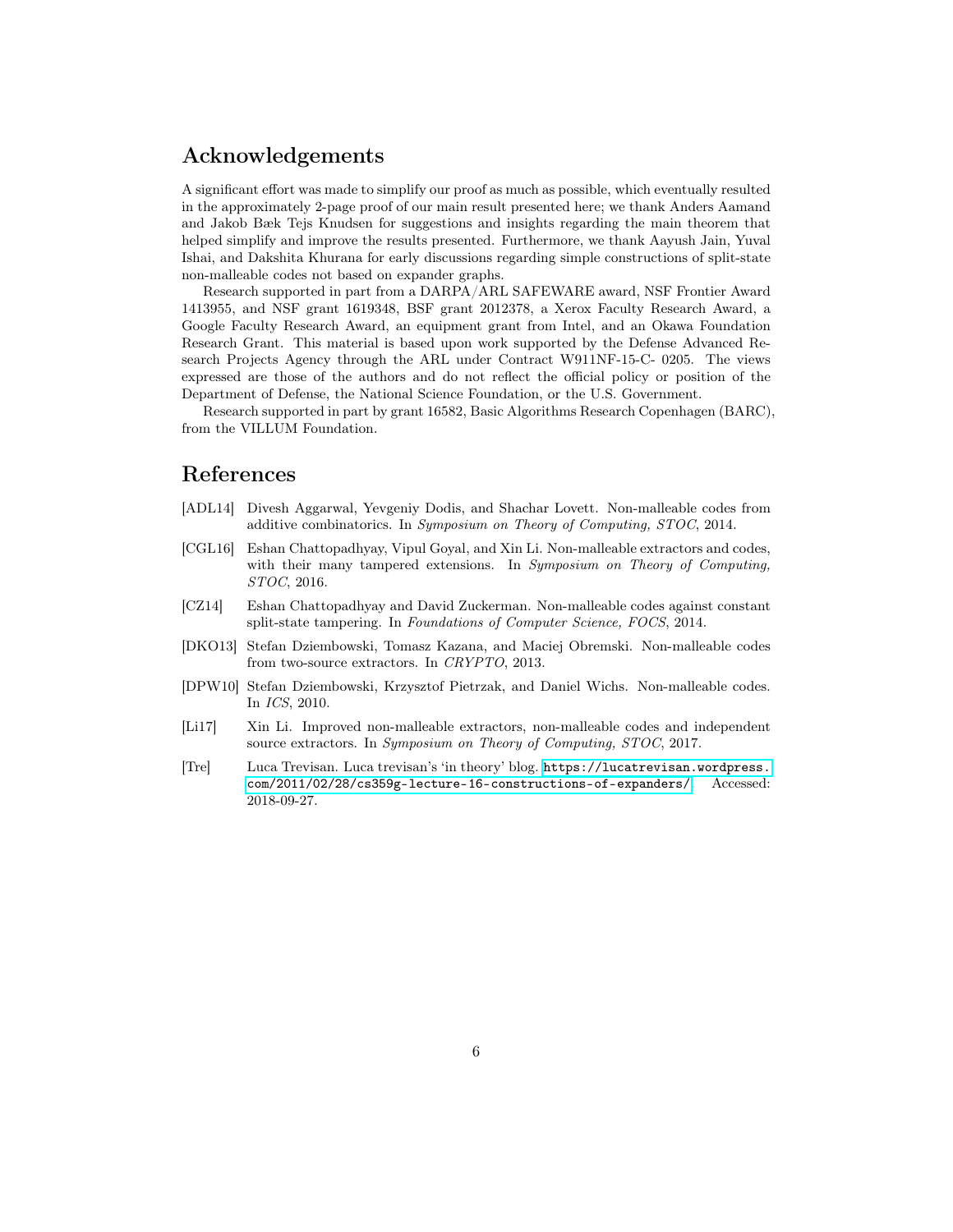# A Definitions for Split-State Non-Malleable Codes

Here, we recall the basic definition of a split-state non-malleable code due to [\[DPW10\]](#page-5-0).

**Definition 7** (Coding scheme). We define a coding scheme to be a pair of functions (enc, dec). The encoding function enc:  $\mathcal{M} \to \mathcal{X}$  is randomized while the decoding function dec:  $\mathcal{X} \to$  $M \cup \{\perp\}$  is deterministic. Further, for all  $s \in \mathcal{M}$  the pair satisfies

$$
Pr[dec(enc(s)) = s] = 1
$$

where the probability is taken over the randomness of enc.

**Definition 8** (Split State Non-Malleable Code). A coding scheme (enc, dec), enc:  $\mathcal{M} \to \mathcal{L} \times \mathcal{R}$ and dec:  $\mathcal{L} \times \mathcal{R} \to \mathcal{M} \cup \{\perp\},$  is  $\varepsilon$ -non-malleable in the split state model if for every pair of functions  $g: \mathcal{L} \to \mathcal{L}$ ,  $h: \mathcal{R} \to \mathcal{R}$  and writing  $f = (g, h)$  there exists a distribution  $D_f$  supported on  $M \cup \{*, \perp\}$  such that for every  $s \in M$  the two random variables defined by the experiments

$$
A_f^s = \left\{ \begin{matrix} (L,R) \leftarrow \text{enc}(s); \\ \text{Output } \text{dec}(g(L), h(R)) \end{matrix} \right\}
$$

$$
B_f^s = \left\{ \begin{matrix} \tilde{s} \leftarrow D_f; \\ \text{If } \tilde{s} = * \text{ output } s \text{ else output } \tilde{s} \end{matrix} \right\}
$$

have statistical distance at most  $\varepsilon$ .

# B Deliver Us from Log Factors

A more thorough analysis of the sums in the proof of Theorem [6](#page-3-0) allows us to get slightly better bounds. The technicalities are of little interest to the big picture and were hence omitted in the body of the paper. The addition consists of an alternative ending to the proof of Theorem [6.](#page-3-0)

<span id="page-6-0"></span>**Theorem 9.** Let  $G = (V, E)$  be d-regular with spectral expansion  $\lambda$  satisfying  $n = \Omega(d^3 \log(d)/\lambda)$ . Then  $(\text{enc}_G, \text{dec}_G)$  is an  $O\left(\frac{\lambda^{3/2}}{d}\right)$  $\frac{d^{3/2}}{d}$ -non-malleable code in the split-state model.

Proof. At the very end of the proof of Theorem [6,](#page-3-0) we arrived at

$$
d(n-d)S_{k,l}\leq 2^{-\frac{l+k}{2}}\lambda n\cdot\sqrt{\left|G_1^k\right|\cdot\sqrt{\frac{d\cdot\left|G_1^k\right|\cdot\left|H_1^l\right|}{n}}+\lambda\cdot\sqrt{\left|G_1^k\right|\cdot\left|H_1^l\right|}.
$$

Applying Jensen's inequality, we get

$$
S_{k,l} \le O\left(\frac{\lambda}{\sqrt{dn}}\right) \cdot 2^{-\frac{l+k}{2}} \cdot \left|G_1^k\right| \cdot \sqrt{|H_1^l|} + O\left(\frac{\lambda^{3/2}}{d}\right) \cdot 2^{-\frac{l+k}{2}} \cdot \sqrt[4]{|G_1^k|^3 \cdot |H_1^l|} \tag{1}
$$

with the functions hidden by the *O*-notation being independent of  $k, l$ .

Now, note that

<span id="page-6-2"></span><span id="page-6-1"></span>
$$
\left| g^{-1}(G_1^k) \right| \ge \frac{n \cdot |G_1^k|}{2^k} \qquad \qquad \left| h^{-1}(H_1^l) \right| \ge \frac{n \cdot |H_1^l|}{2^l} \tag{2}
$$

and for all  $k \leq \lceil \log_2(d^2) \rceil$  we have  $\frac{|G_1^k|}{2^{k/2}} \leq 2d$ . We shall bound each of the terms of [\(1\)](#page-6-1) separately.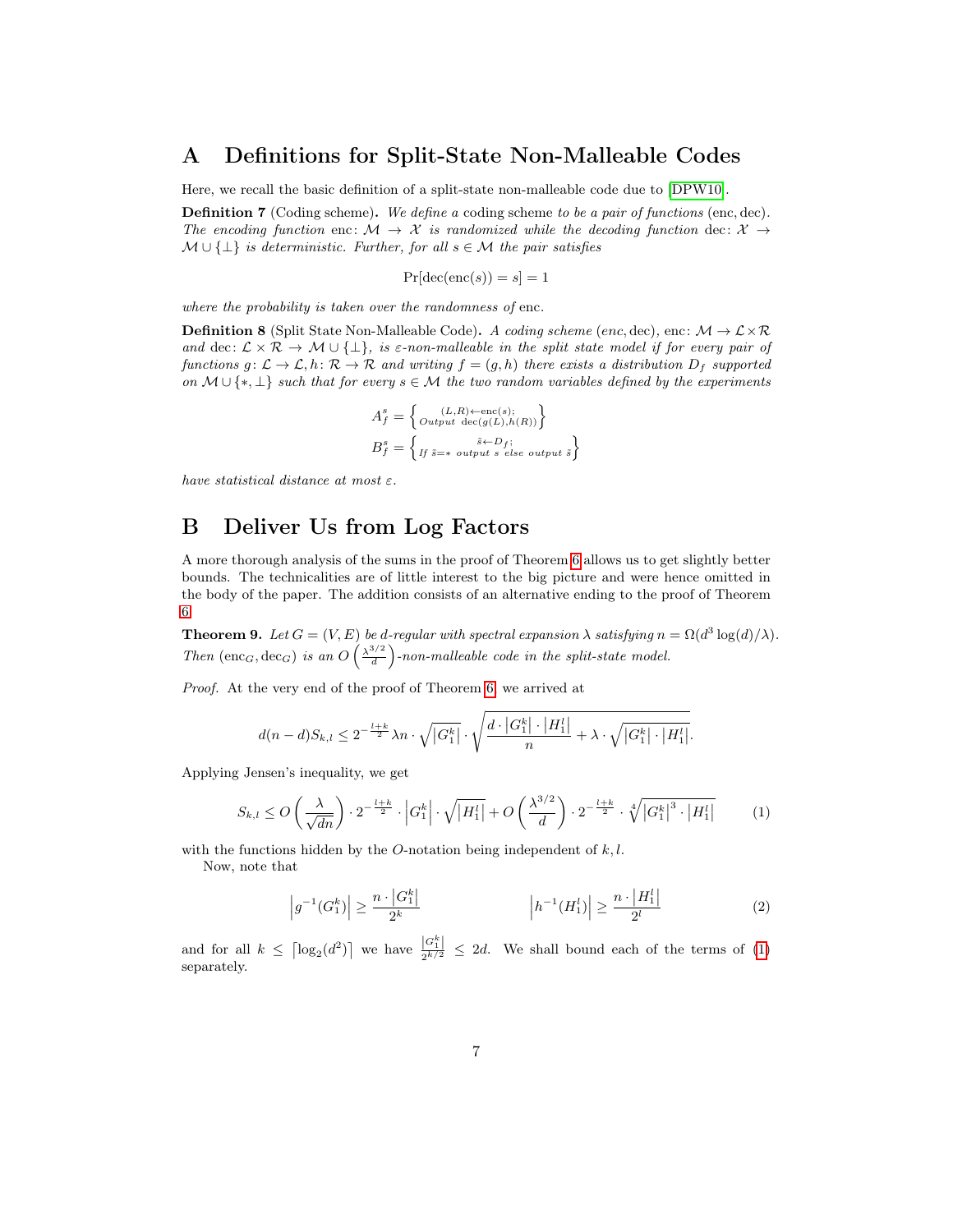First, write

$$
L = \sum_{1 \leq k,l \leq \left \lceil \log_2(d^2) \right \rceil} \left( 2^{-\frac{l+k}{2}} \cdot \left| G_1^k \right| \cdot \sqrt{|H_1^l|} \right).
$$

Using the Cauchy-Schwartz inequality in the second inequality,

$$
L \le 2d \cdot \sum_{1 \le l \le \lceil \log_2(d^2) \rceil} \sqrt{2^{-l} |H_1^l|}
$$
  
\n
$$
\le O\left(d \cdot \sqrt{\log(d)}\right) \cdot \sqrt{\sum_{1 \le l \le \lceil \log_2(d^2) \rceil} 2^{-l} \cdot |H_1^l|}
$$
  
\n
$$
\le O\left(d \cdot \sqrt{\log(d)}\right) \cdot \sqrt{\sum_{1 \le l \le \lceil \log_2(d^2) \rceil} \frac{|h^{-1}(H_1^l)|}{n}}
$$
  
\n
$$
= O\left(d \cdot \sqrt{\log(d)}\right)
$$

since the  $H_1^l$  are disjoint subsets of V. In conclusion,

$$
O\left(\frac{\lambda}{\sqrt{dn}}\right) \cdot \sum_{1 \le k,l \le \lceil \log_2(d^2) \rceil} 2^{-\frac{l+k}{2}} \cdot \left|G_1^k\right| \cdot \sqrt{|H_1^l|} = O\left(\frac{\lambda \cdot \sqrt{d \cdot \log(d)}}{\sqrt{n}}\right)
$$

$$
= O\left(\frac{\lambda^{3/2}}{d}\right).
$$

Second, let  $k \leq l$  and write  $t = l - k$ . We now bound the sum using [\(2\)](#page-6-2). Write

$$
K = \sum_{1 \leq k < l \leq \left\lceil \log_2(d^2) \right\rceil} 2^{-\frac{l+k}{2}} \cdot \sqrt[4]{\left|G_1^k\right|^3 \cdot \left|H_1^l\right|}.
$$

Then

$$
K \leq \sum_{1 \leq k < l \leq \lceil \log_2(d^2) \rceil} \left( \frac{2^{\frac{k-l}{4}}}{n} \cdot \sqrt[4]{|g^{-1}(G_1^k)|^3 \cdot |h^{-1}(H_1^l)|} \right)
$$
\n
$$
\leq \sum_{t=0}^{\lceil \log_2(d^2) \rceil} \left( \frac{2^{-\frac{t}{4}}}{n} \sum_{l=t}^{\lceil \log_2(d^2) \rceil} \sqrt[4]{|g^{-1}(G_1^{l-t})|^3 \cdot |h^{-1}(H_1^l)|} \right)
$$
\n
$$
\leq \sum_{t=0}^{\lceil \log_2(d^2) \rceil} \left( \frac{2^{-\frac{t}{4}}}{n} \left( \sum_{l=t}^{\lceil \log_2(d^2) \rceil} |g^{-1}(G_1^{l-t})| \right)^{3/4} \cdot \left( \sum_{l=t}^{\lceil \log_2(d^2) \rceil} |h^{-1}(H_1^l)| \right)^{1/4} \right)
$$
\n
$$
\leq \sum_{t=0}^{\lceil \log_2(d^2) \rceil} 2^{-\frac{t}{4}} = O(1),
$$

where the third inequality is established using Hölder's inequalty.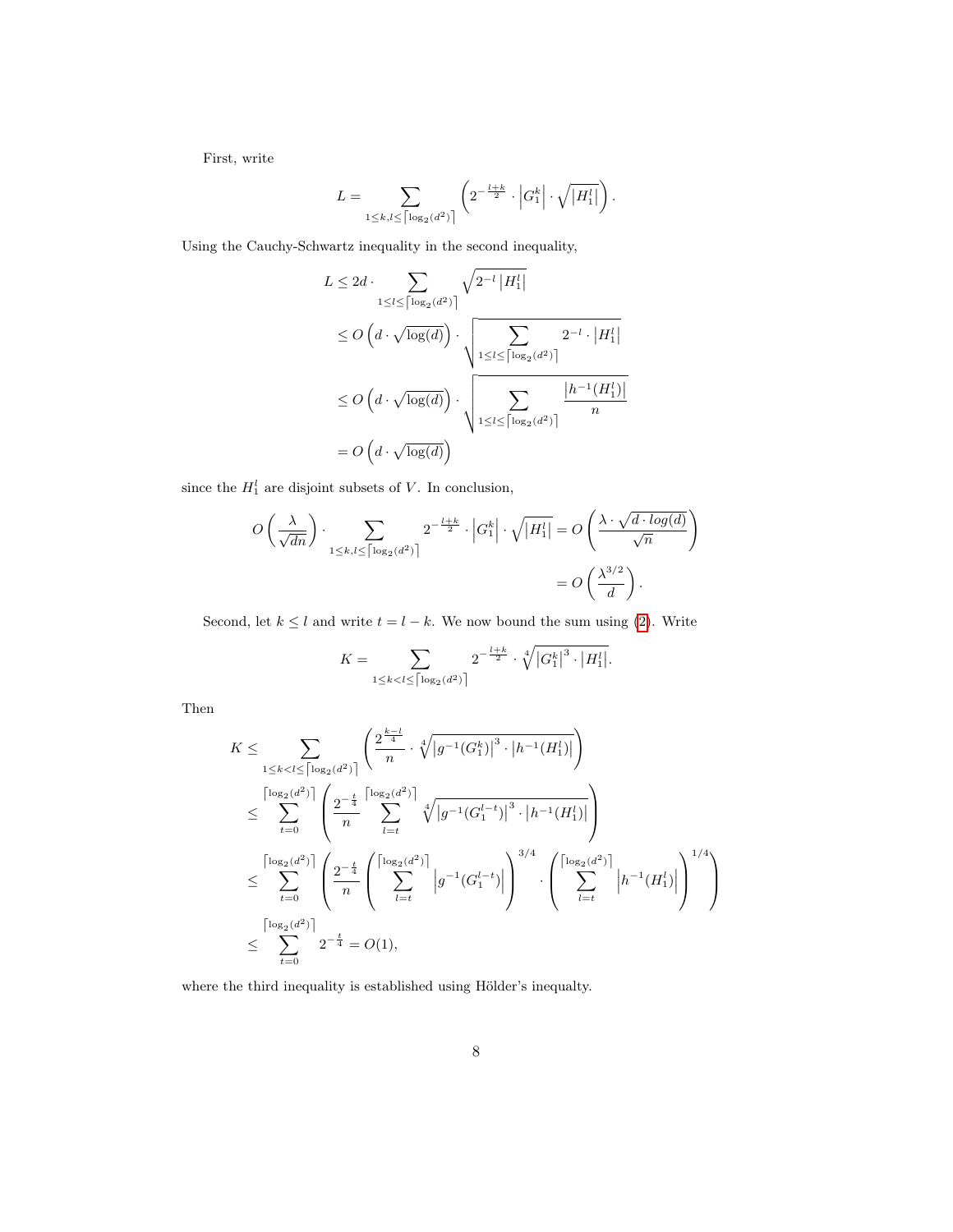It now follows that

$$
\sum_{1 \leq k \leq l \leq \lceil \log_2(d^2) \rceil} S_{k,l} = O\left(\frac{\lambda^{3/2}}{d}\right).
$$

By symmetry of  $k$  and  $l$ ,

$$
R_{1,1} = \sum_{1 \le k,l \le \lceil \log_2(d^2) \rceil} S_{k,l} = O\left(\frac{\lambda^{3/2}}{d}\right),
$$

which completes the proof.

# C Instantiating Our Construction

Using our results to instantiate an efficient, secure split-state non-malleable code, we require a family of graphs  $\{G_k\}_{k\in\mathbb{N}}$ , where each  $G_k = (V_k, E_k)$  is  $d_k$ -regular with spectral expansion  $\lambda_k$ , satisfying the following:

- 1. The function  $\varepsilon(k) = \frac{\lambda_k^{3/2}}{d_k}$  is negligible.
- 2. We have  $n_k = |V(G_k)| = \Omega(d_k^3 \log(d_k)/\lambda_k)$
- 3. Both sampling an edge  $(u, v) \stackrel{u}{\leftarrow} E_k$  and sampling a non-edge  $(u, v) \stackrel{u}{\leftarrow} (V_k \times V_k) \setminus E_k$  can be done in time polynomial in k.
- 4. Determining membership of a pair  $(u, v) \in V \times V$  in  $E(G_k)$  can be done deterministically in time polynomial in k.

Given such a family of graphs it is clear that the corresponding graph code  $(\mathrm{enc}_{G_k}, \mathrm{dec}_{G_k})$  is an efficiently computable non-malleable code.

#### C.1 Instantiation with High-Degree Cayley Graphs

Explicit constructions of such families of graphs do indeed exist. We shall here give an example from [\[Tre\]](#page-5-6) from the class of graphs known as Cayley graphs. The construction is as follows.

**Definition 10.** For p a prime and  $1 \leq t < p$  let the graph  $\text{LD}_{p,t}$  have vertex set  $\mathbb{F}_p^{t+1}$  and edge set

$$
E(\text{LD}_{p,t}) = \left\{ (x, x + (b, ab, a^{2}b, \dots, a^{t}b)) \mid x \in \mathbb{F}_{p}^{t+1}, a, b \in \mathbb{F}_{p} \right\},\
$$

i.e.  $x, y \in V(\text{LD}_{p,T})$  are connected by an edge if and only if there exists  $a, b \in \mathbb{F}_p$  such that  $y = x + (b, ab, a^2b, \dots, a^t b).$ 

It is worth nothing that the graph  $LD_{p,t}$  is  $LD_{p,t}$  is  $p^2$ -regular and that it is undirected as  $x$  is connected to  $y$  if and only if  $y$  is connected to  $x$ .

Now, let  $t = 5$  and for each  $k \in \mathbb{N}$  let  $p_k$  be some k-bit prime. We consider the family of graphs  ${L}$ D<sub> $p_k$ ,5</sub>} $_{k\in\mathbb{N}}$  for our instantiation. In the following, we shall check the criteria from the beginning of the section point by point.

1. The family of graphs  $LD_{p,t}$  has great expander properties.

**Theorem 11** (Trevisan [\[Tre\]](#page-5-6)). For  $1 < t < p$ , the graph  $LD_{p,t}$  is a pt-spectral expander.

 $\Box$